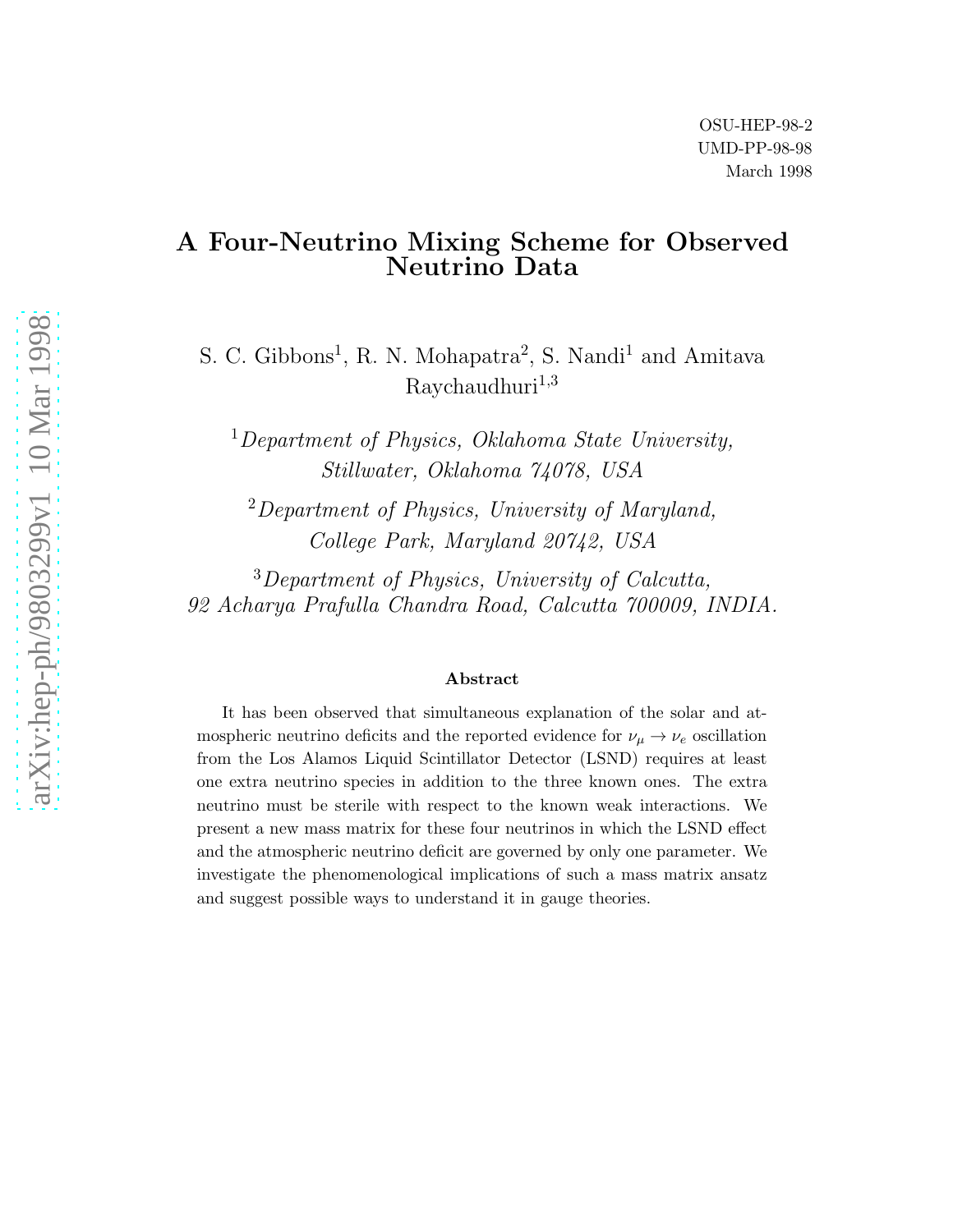# I. Introduction

These are very exciting times in neutrino physics. For the first time in its history, there are several hints for a nonvanishing mass for at least two of three known neutrinos which look very promising and credible. They come (i) from the observation of the solar neutrinos in various experiments and their disagreement with the predictions of the standard solar model [[1\]](#page-12-0): the earlier experiments from Homestake, Kamiokande, SAGE and GALLEX[\[2](#page-12-0)] and the most recent high statistics confirmation of these results by the super-Kamiokande experiment[[3](#page-12-0)] and (ii) from the observation of the atmospheric neutrinos by several previous experiments  $4, 5$  $4, 5$  $4, 5$ and the most recent confirmation of the earlier results by the super-Kamiokande[\[3](#page-12-0)] collaboration. Then there is the result from the Los Alamos Liquid Scintillator Neutrino Detector (LSND) which gives the first laboratory evidence for the oscillation of both  $\bar{\nu}_{\mu} \to \bar{\nu}_e[6]$  $\bar{\nu}_{\mu} \to \bar{\nu}_e[6]$  as well as  $\nu_{\mu} \to \nu_e$  type[\[7](#page-13-0)]. The existence of nonvanishing neutrino masses can be inferred from these data once one tries to understand them in terms of neutrino oscillations which depend on the mass difference square between the neutrino species (i.e.  $\delta m_{ij}^2$ ).

It has been pointed out that since the above processes require three different  $\delta m^2$ , it is impossible to understand them within the conventional three neutrino  $(\nu_e, \nu_\mu, \nu_\tau)$  framework; rather, one has to include a sterile neutrino which is ultralight (denoted by  $\nu_s$ )[\[8, 9\]](#page-13-0). To see this in detail, note that the MSW[[10\]](#page-13-0) type solution to the solar neutrino puzzle including the latest super-Kamiokande results yields the following ranges (the so-called small angle solution) for the neutrino mass differences and mixing[[11\]](#page-13-0),

$$
\delta m_{ei}^2 \sim 4 \times 10^{-6} - 1.2 \times 10^{-5} \, \text{eV}^2, \ \sin^2 2\theta_{ei} \sim 3 \times 10^{-3} - 1.5 \times 10^{-2} \tag{1}
$$

Next, a best fit to the presently available atmospheric neutrino data from Kamiokande, IMB and Soudan as well as super-Kamiokande assuming  $\nu_{\mu} - \nu_{\tau}$  oscillation seems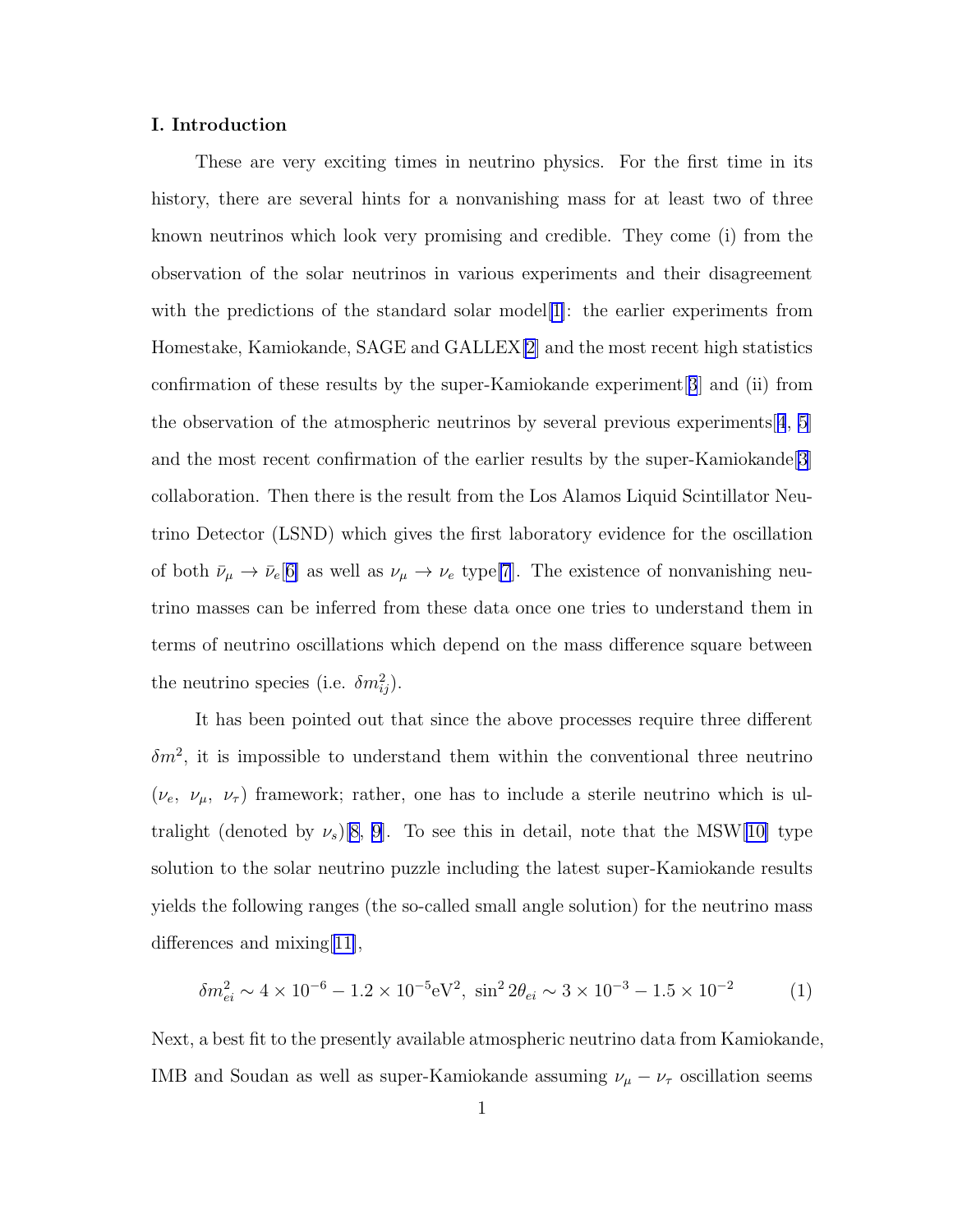<span id="page-2-0"></span>to require[[12\]](#page-13-0) at 90% CL:

$$
4 \times 10^{-4} \text{ eV}^2 \le \delta m_{atm}^2 \le 5 \times 10^{-3} \text{ eV}^2, \sin^2 2\theta_{atm} \simeq .76 - 1 \tag{2}
$$

Although the  $\nu_e-\nu_\mu$  interpretation of this deficit for the older data from Kamiokande is ruled out by the recent CHOOZ[[13](#page-13-0)] results, inclusion of the super-Kamiokande data still leaves an allowed domain for  $\delta m_{e\mu}^2$ . In this paper, we will assume  $\nu_\mu - \nu_\tau$ oscillation to be the explanation of the atmospheric neutrino puzzle. Finally, the LSND data along with the constraints from the reactor experiment at Bugey[\[14](#page-13-0)] and E776 at BNL[\[15](#page-13-0)] suggest that:

$$
.2 \text{ eV}^2 \le \delta m_{e\mu}^2 \le 3 \text{ eV}^2, \ 2 \times 10^{-3} \le \sin^2 2\theta_{e\mu} \le 4 \times 10^{-2} \tag{3}
$$

We thus see that three different  $\delta m^2$  values are needed and hence the obvious need for an extra sterile neutrino species.

Once one accepts the idea of four-way neutrino oscillation as a necessity to solve the neutrino puzzles, the next question is what is the nature of the mass matrix that can accommodate the known data and finally what it implies for physics beyond the standard model. It is the goal of this work to discuss the first question followed by an attempt to study the resulting theoretical implications.

#### II. The four neutrino mass matrix

A simple mass matrix ansatz that embodies the above mixing pattern was sug-gested in[[16](#page-13-0), [17\]](#page-13-0)and analyzed in detail in [[17\]](#page-13-0). This is given in the basis  $(\nu_s, \nu_e, \nu_\mu, \nu_\tau)$ by:

$$
M = \begin{pmatrix} \mu_1 & \mu_3 & 0 & 0 \\ \mu_3 & 0 & 0 & a \\ 0 & 0 & \delta & m \\ 0 & a & m & \delta \end{pmatrix}
$$
 (4)

where one requires that  $\mu_3 \ll \mu_1, \delta \ll a \ll m$ . A characteristic of this mass matrix (to be called henceforth MI) is that the atmospheric neutrino oscillation is governed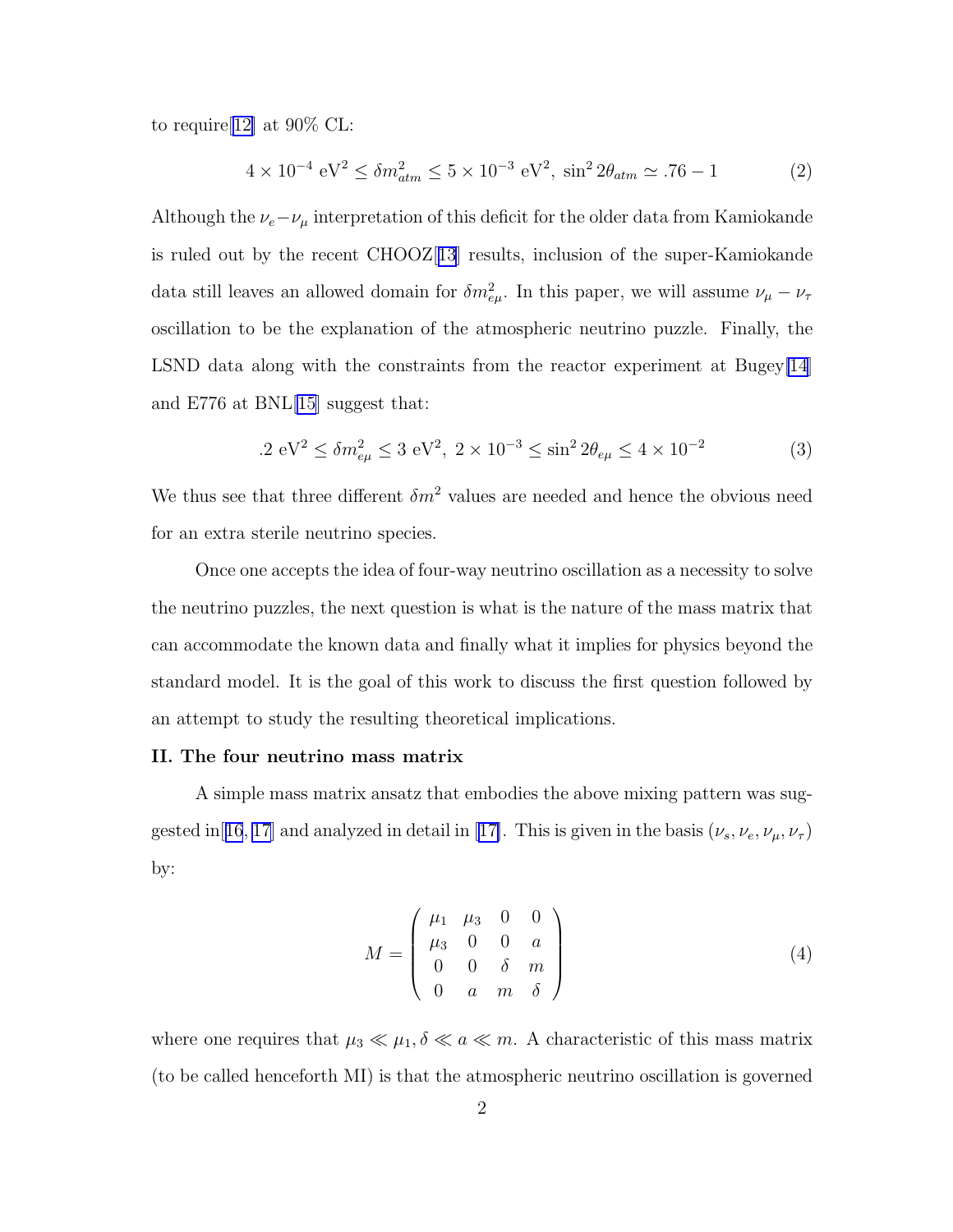<span id="page-3-0"></span>by the parameter  $\delta$  whereas the mixing angle in the  $\nu_e - \nu_\mu$  oscillation is given by the parameter a. They are unrelated.

Our proposal in this paper is to choose instead the following mass matrix:

$$
M = \begin{pmatrix} \mu_1 & \mu_3 & 0 & 0 \\ \mu_3 & 0 & 0 & a \\ 0 & 0 & \delta & m \\ 0 & a & m & -\delta \end{pmatrix}
$$
 (5)

This mass matrix is the same as the one in eq. [\(4\)](#page-2-0) except for the negative sign in the  $\nu_{\tau} - \nu_{\tau}$  entry. We will call this MII. We will see that this simple change of sign has profound phenomenological consequences. In particular, it implies that the same parameter a is responsible for nonvanishing effects both for LSND as well as atmospheric neutrinos.

In order to study the phenomenological implications of this mass matrix, let us obtain the eigenvalues and the mixing matrix. We will assume that the above mass matrices are defined in a basis in which the charged leptons are mass eigenstates.

We choose the following hierarchy among the parameters:  $\mu_3 \ll \mu_1 \ll a \ll$ δ, m. Note already a difference from the mass texture MI that δ is much larger. To obtain the two largest eigenvalues, we ignore the small parameters  $\mu_{1,3}$  and a. It is then clear that the two eigenvalues are equal in magnitude and opposite in sign i.e.  $\lambda_{3,4} = \pm \sqrt{m^2 + \delta^2}$ . This, of course, is not of physical interest since it does not lead to atmospheric neutrino oscillation. However, it gives us an idea of how big the parameters m and  $\delta$  should be. For instance if  $\nu_{\mu,\tau}$  are to constitute the hot dark matter of the universe, then  $\sqrt{m^2 + \delta^2}$  should be in the eV range.

To get the mass splitting between the  $\nu_\mu$  and  $\nu_\tau$  (mass eigenstates denoted by  $\nu_3$  and  $\nu_4$  respectively), we clearly have to keep the a and consider the  $3 \times 3$  matrix.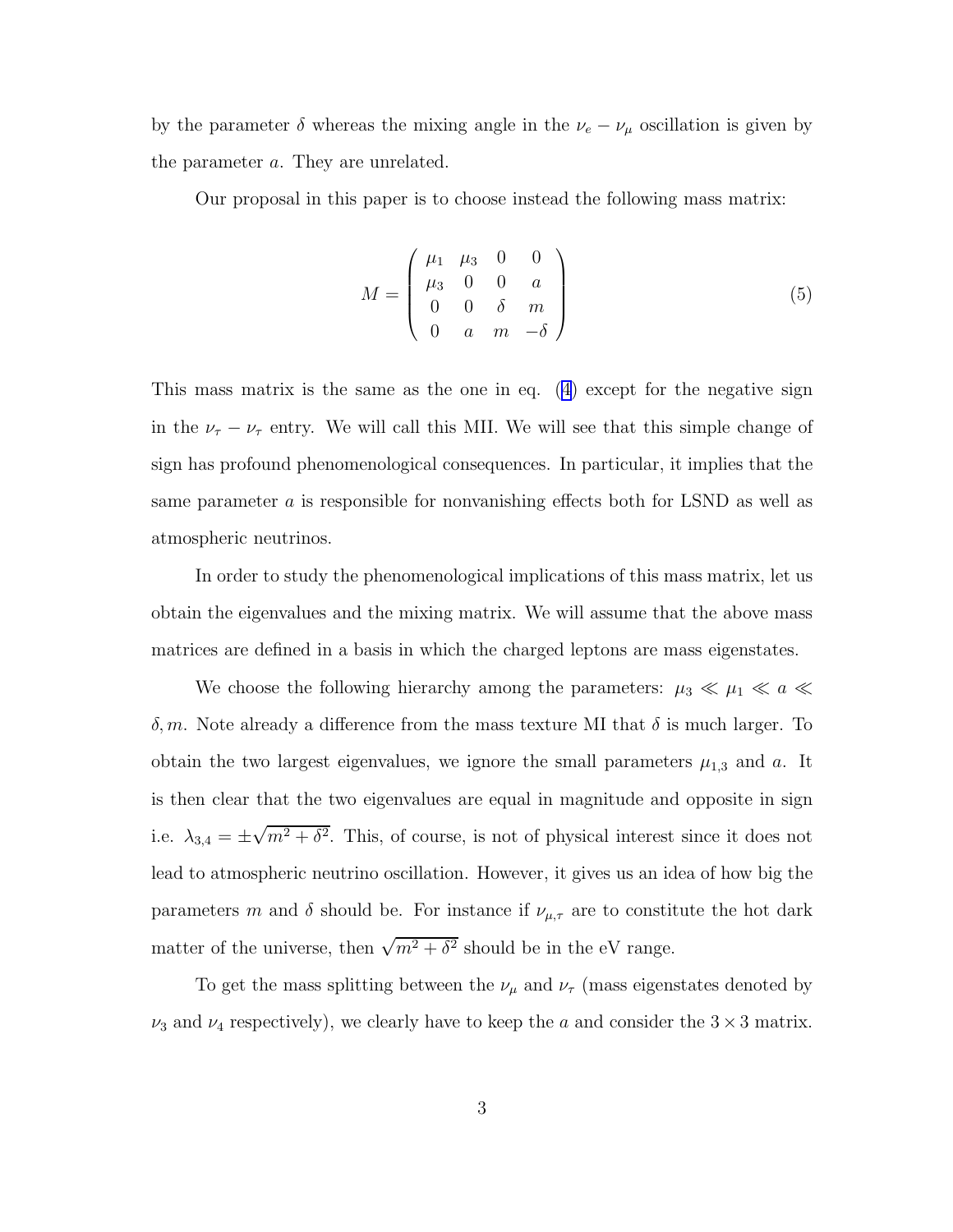Diagonalizing it, we find that the masses of  $\nu_{\mu,\tau}$  are now split with

$$
m_3^2 - m_4^2 \equiv \delta m_{atm}^2 \simeq \frac{a^2 \delta}{\sqrt{\delta^2 + m^2 + a^2}}
$$
 (6)

Furthermore, the LSND  $\nu_e - \nu_\mu$  mixing angle is given (see eq. [\(11](#page-5-0))) by:

$$
\theta_{e\mu} \simeq \frac{am}{m^2 + \delta^2} \tag{7}
$$

We thus see that in MII, the single parameter  $\alpha$  is responsible for the atmospheric mass splitting as well as the LSND  $\nu_e - \nu_\mu$  mixing angle. This is different from what happens in the MI case. We can therefore conclude that if  $\nu_e - \nu_\mu$  oscillation becomes very small and if the  $\delta m^2$  inferred from the atmospheric neutrino deficit remains where it is, MII will be ruled out. In fact, an even stronger statement can be made i.e. if one takes the  $\delta m^2$  values from the LSND experiment consistent with E776and Bugey (see eq. ([3](#page-2-0))), one has  $0.02 \le \theta_{e\mu} \le .1$ . From eqs. (6) and (7)  $\delta m_{atm}^2 \simeq \theta_{e\mu}^2 m \delta(\frac{m^2+\delta^2}{m^2})^{\frac{3}{2}}$ . This would at most be  $1.3 \times 10^{-3}$  eV<sup>2</sup>, implying that a significant part of the allowed  $\delta m_{atm}^2$  will be inconsistent with this model. In other words, as the atmospheric neutrino data becomes more precise MII will be testable unlike the MI texture where by adjusting the different parameters  $\delta$  and  $\alpha$  a much larger range of values for the above experimental observables can be accommodated.

Let us now turn to the  $\nu_e - \nu_s$  mixing which is responsible for understanding the solar neutrino puzzle in MII. For this purpose, we now consider the full  $4 \times 4$ mass matrix and find for the  $\nu_e$  and  $\nu_s$  (mass eigenstates denoted by  $\nu_2$  and  $\nu_1$ respectively):

$$
m_1^2 - m_2^2 \equiv \delta m_{solar}^2 \simeq \left(\mu_1 + \frac{a^2 \delta}{m^2 + \delta^2}\right) \sqrt{\left(\mu_1 - \frac{a^2 \delta}{m^2 + \delta^2}\right)^2 + 4\mu_3^2}
$$
 (8)

To address the solar neutrino puzzle via the MSW mechanism it is further necessary for the sterile neutrino to be heavier than the  $\nu_e$ .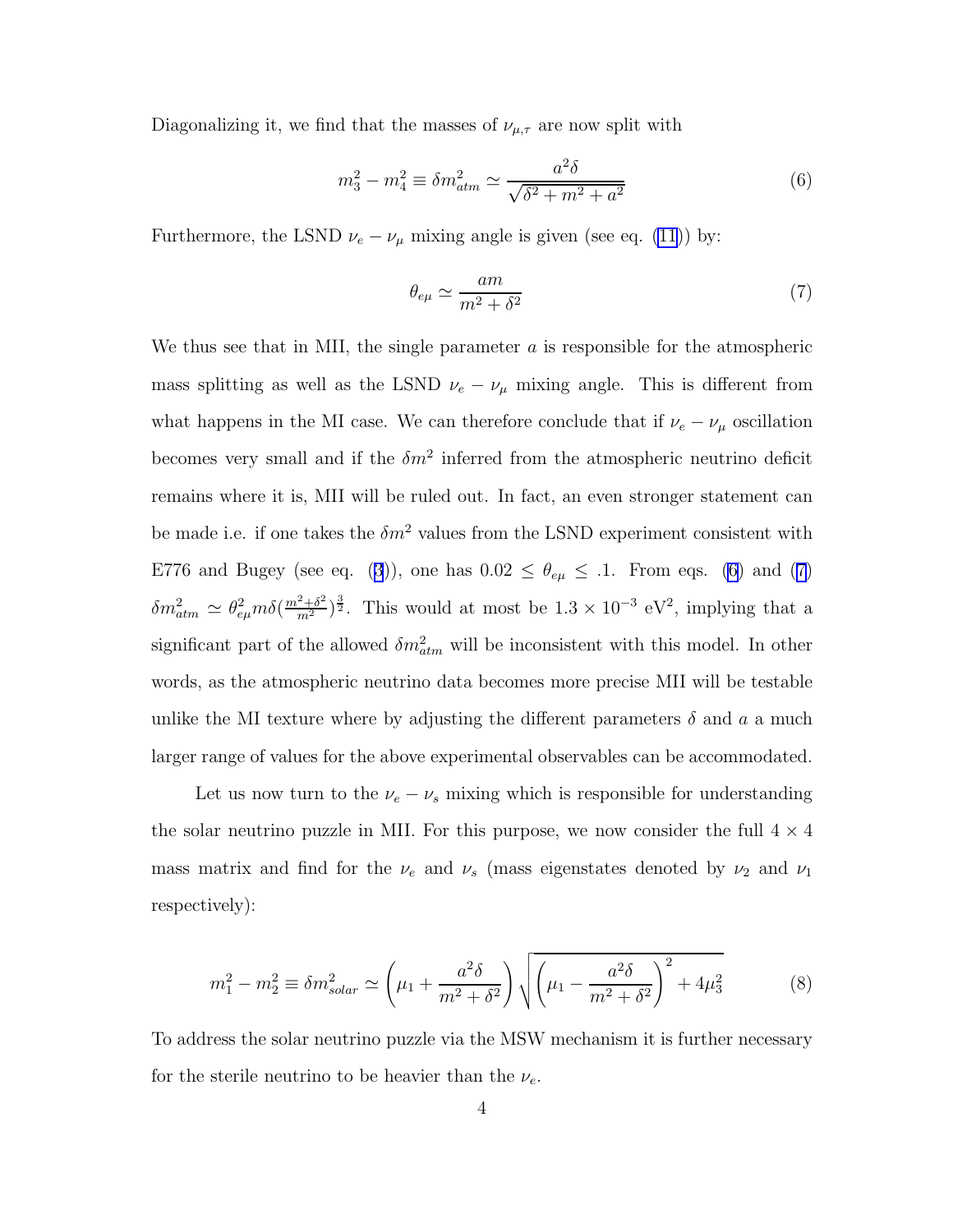<span id="page-5-0"></span>In order to discuss further tests of the model, we write the complete mixing matrix among the four neutrinos in the following form:

$$
U = \begin{pmatrix} 1 & \epsilon_1 & 0 & 0 \\ -\epsilon_1 & 1 & \epsilon_2 & \epsilon_3 \\ 0 & \epsilon_4 & c & s \\ 0 & \epsilon_5 & -s & c \end{pmatrix}
$$
 (9)

where

$$
s \simeq -\sqrt{\frac{C-\delta}{2C}}; \quad c \simeq \sqrt{\frac{C+\delta}{2C}}; \n\epsilon_1 \simeq \frac{-\mu_3}{\mu_1 - \frac{a^2\delta}{m^2 + \delta^2}}; \quad \epsilon_2 \simeq \frac{a}{C} \sqrt{\frac{C-\delta}{2C}}\n\epsilon_3 \simeq -\frac{a}{C} \sqrt{\frac{C+\delta}{2C}}; \quad \epsilon_4 \simeq -\frac{am}{C^2}; \quad \epsilon_5 \simeq \frac{a\delta}{C^2}
$$
\n(10)

and  $C = \sqrt{m^2 + \delta^2} = \sqrt{\delta m_{e\mu}^2}$ . Note that C and c refer to different quantities.

In terms of these mixings, we can write down the oscillation probabilities for various neutrino species  $P(\nu_i \to \nu_j)$  as follows:

$$
P(\nu_e \to \nu_e) \simeq 1 - 4\epsilon_1^2 \sin^2 \Delta_s - 4(\epsilon_2^2 + \epsilon_3^2) \sin^2 \Delta
$$
  
\n
$$
P(\nu_\mu \to \nu_\tau) \simeq 4c^2 s^2 \sin^2 \Delta_{43}
$$
  
\n
$$
P(\nu_e \to \nu_\mu) \simeq 4c s \epsilon_2 \epsilon_3 \sin^2 \Delta_{43} - 4\epsilon_4 (c \epsilon_2 + s \epsilon_3) \sin^2 \Delta
$$
  
\n
$$
P(\nu_e \to \nu_s) \simeq 4\epsilon_1^2 \sin^2 \Delta_{21}
$$
  
\n
$$
P(\nu_e \to \nu_\tau) \simeq -4 \left[ -\epsilon_2 \epsilon_3 c s \sin^2 \Delta_{43} + \epsilon_5 (-s \epsilon_2 + c \epsilon_3) \sin^2 \Delta \right]
$$
  
\n
$$
P(\nu_\mu \to \nu_s) = 0
$$
\n(11)

where we have defined  $\Delta_{ij} \equiv \frac{1.27 \delta m_{ij}^2 L}{E}$  with four of the  $\Delta_{ij}$  equal, i.e.  $\Delta_{42} = \Delta_{41} =$  $\Delta_{32} = \Delta_{31} \equiv \Delta$ . The remaining two  $\Delta_{ij}$  are very different and explicitly included. We have used the usual units i.e.  $\delta m^2$  is in eV<sup>2</sup>; L is in kilometers and E is in GeV.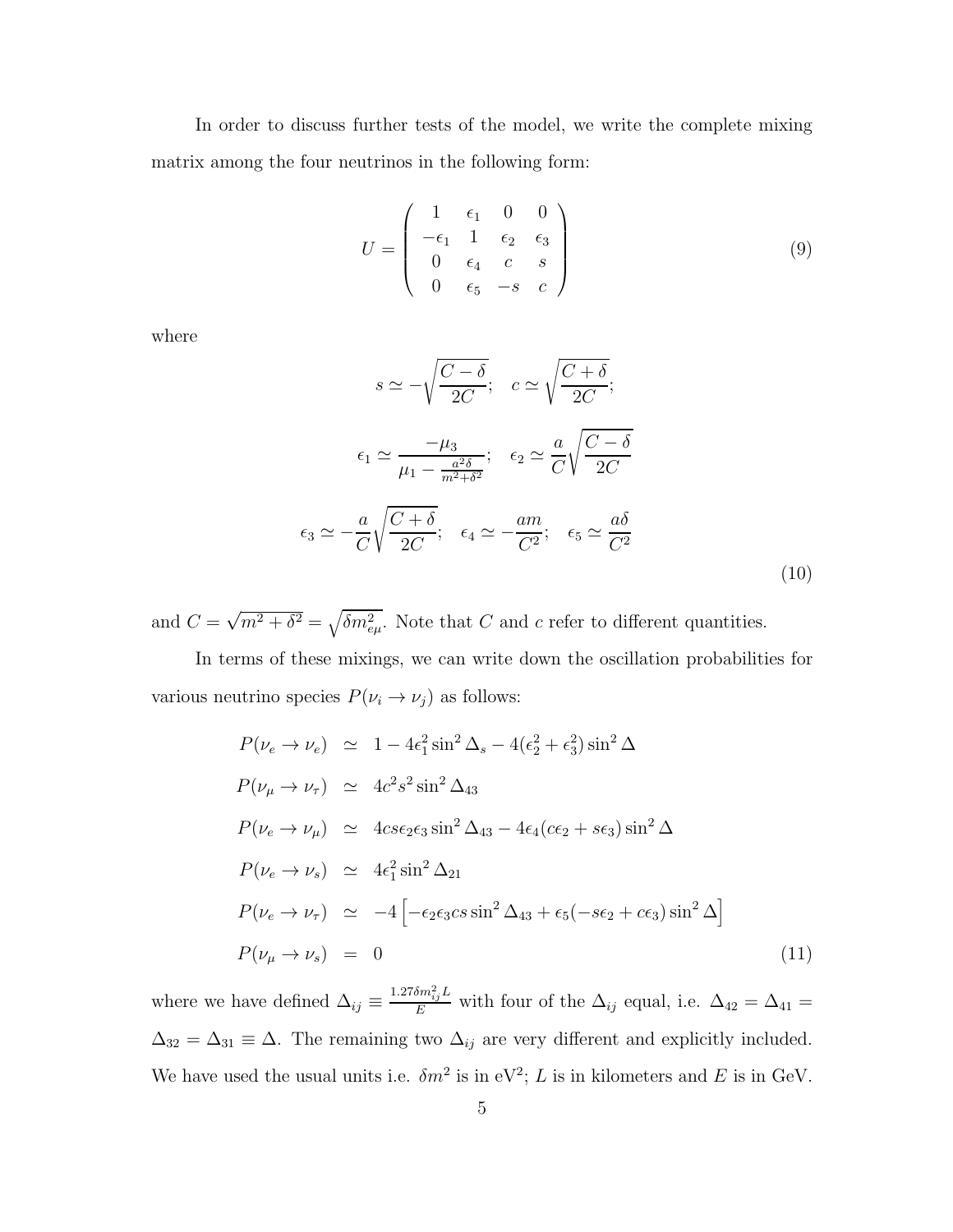|                       |  | The allowed ranges of the parameters where all constraints are satisfied are |  |  |  |
|-----------------------|--|------------------------------------------------------------------------------|--|--|--|
| presented in Table 1. |  |                                                                              |  |  |  |

| Parameter | Allowed Range                                                              |
|-----------|----------------------------------------------------------------------------|
| $\,m$     | $0.39 \text{ eV} - 1.73 \text{ eV}$                                        |
|           | $2.2 \times 10^{-3}$ eV – 0.85 eV                                          |
| a.        | $2.0 \times 10^{-2}$ eV – 0.2 eV                                           |
| $\mu_1$   | $5.5 \times 10^{-3}$ eV $- 6.5 \times 10^{-3}$ eV                          |
| $\mu_3$   | $\vert 9.0 \times 10^{-6} \text{ eV} - 1.3 \times 10^{-4} \text{eV} \vert$ |

Table 1: The allowed ranges for the parameters of the model consistent with present accelerator, reactor, solar and atmospheric neutrino results.

These ranges must be taken together with the constraints:

$$
m = C \sin(2\theta_{atm}); \qquad \delta = C \cos(2\theta_{atm}); \qquad \frac{a^2 \delta}{C} = \frac{\delta m_{atm}^2}{2} \tag{12}
$$

$$
3.3 \times 10^{-4} \le \frac{\mu_1 C^2 - a^2 \delta}{C^2} \le 2.1 \times 10^{-3}
$$
 (13)

The ranges in Table 1 and the above constraints are based on the assumption that  $\mu_1$  is positive. If  $\mu_1$  is negative then (a) the constraint (13) above does not apply, (b) Table 1 refers to the modulus of  $\mu_1$ , and (c) the range for  $\mu_3$  changes to  $1.5 \times 10^{-4} \leq$  $\mu_3 \leq 7.4 \times 10^{-4}$ .

To summarize this section, we note that in our mass matrix we use five parameters to accommodate six experimental numbers i.e. three mass difference squares and three mixing angles for the solar, atmospheric and LSND experiments subject to the constraints from the Bugey and E776 results. (We have checked that the results from the CHOOZ and Fermilab E531[\[18\]](#page-13-0) experiments are automatically satisfied when the parameters are in the allowed ranges.) More importantly, because of the intimate link between the  $\theta_{e\mu}$  and  $\delta m^2_{atm}$ , our mass texture MII is more easily testable than the MI texture.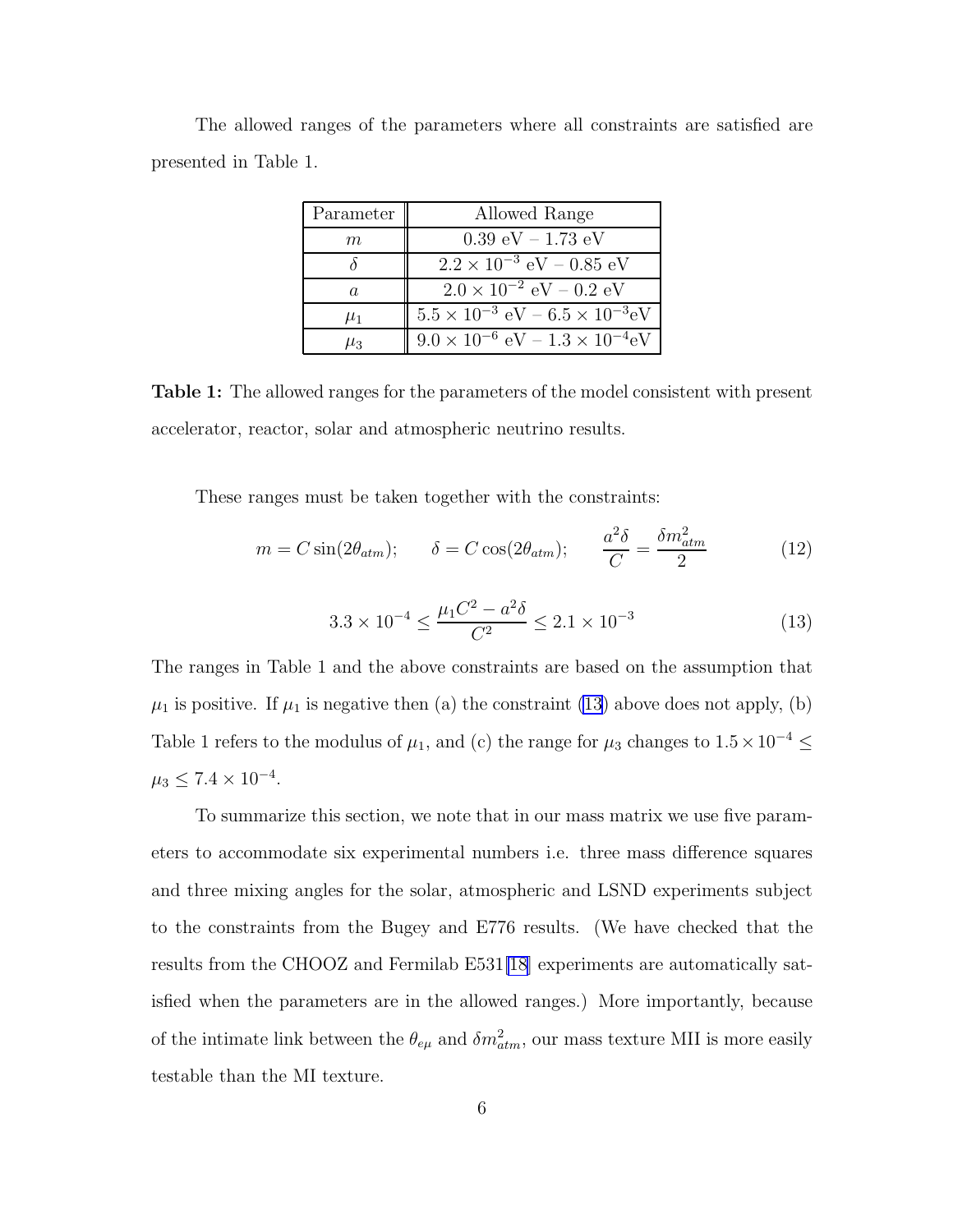#### III. Other experimental tests

Turning now to the tests of the model, the first well known point to emphasize is that the  $\nu_e \rightarrow \nu_s$  oscillation solution to the solar neutrino problem will be tested once the SNO measures the neutral current effects of the solar neutrinos. Unlike the  $\nu_e \to \nu_\mu$  oscillation scenario, where one would expect  $\Phi_{CC}/\Phi_{NC} \simeq .4$ , for the  $\nu_e \to \nu_s$ case, one should get  $\Phi_{CC}/\Phi_{NC} \simeq 1$ . Here  $\Phi$  represents the signal for the appropriate process before the incorporation of the cross-sections and detection efficiencies.

The second well known test of the model is of course in the long baseline search for  $\nu_{\mu} \rightarrow \nu_{\tau}$  oscillation in experiments such as MINOS, where the oscillation probability is driven by  $\Delta_{atm}$  and we expect

$$
\Delta_{atm} \simeq \left(\frac{\delta m_{atm}^2}{5 \times 10^{-3} \text{eV}^2}\right) \left(\frac{L}{157 \text{ km}}\right) \left(\frac{\text{GeV}}{E}\right) \tag{14}
$$

For  $E = 10$  GeV, for the MINOS experiment this would imply a transition probability of about 25% for  $\delta m^2 \simeq 5 \times 10^{-3} \text{ eV}^2$ .

Let us now turn to  $\nu_e \rightarrow \nu_\tau$  oscillation. In this case, there is a difference between the MI and the MII scenarios. In both scenarios there are two mass scales that contribute to this probability: the one that governs the atmospheric neutrino deficit and the other which is associated with the LSND effect. However, from eqs. ([10, 11](#page-5-0)) it is obvious that in the MII scenario the contribution of the  $\sin^2 \Delta$  term is considerably larger than in the MI case where  $\delta \ll m$ . Taking values for  $\epsilon_2 \simeq .02$ ,  $\epsilon_3 \simeq -0.03$ , and  $\epsilon_5 \simeq 0.03$  as dictated by our choice of parameters given earlier, we expect that in a long baseline experiment,

$$
P(\nu_e \to \nu_\tau) \simeq 3 \times 10^{-4} + 10^{-3} \sin^2 \Delta_{atm}
$$
 (15)

In the MI scenario, the first term is negligible.

The predicted  $\nu_e \rightarrow \nu_\tau$  oscillations driven by two vastly different mass-scales but of comparable strength could be observable in future facilities (presently under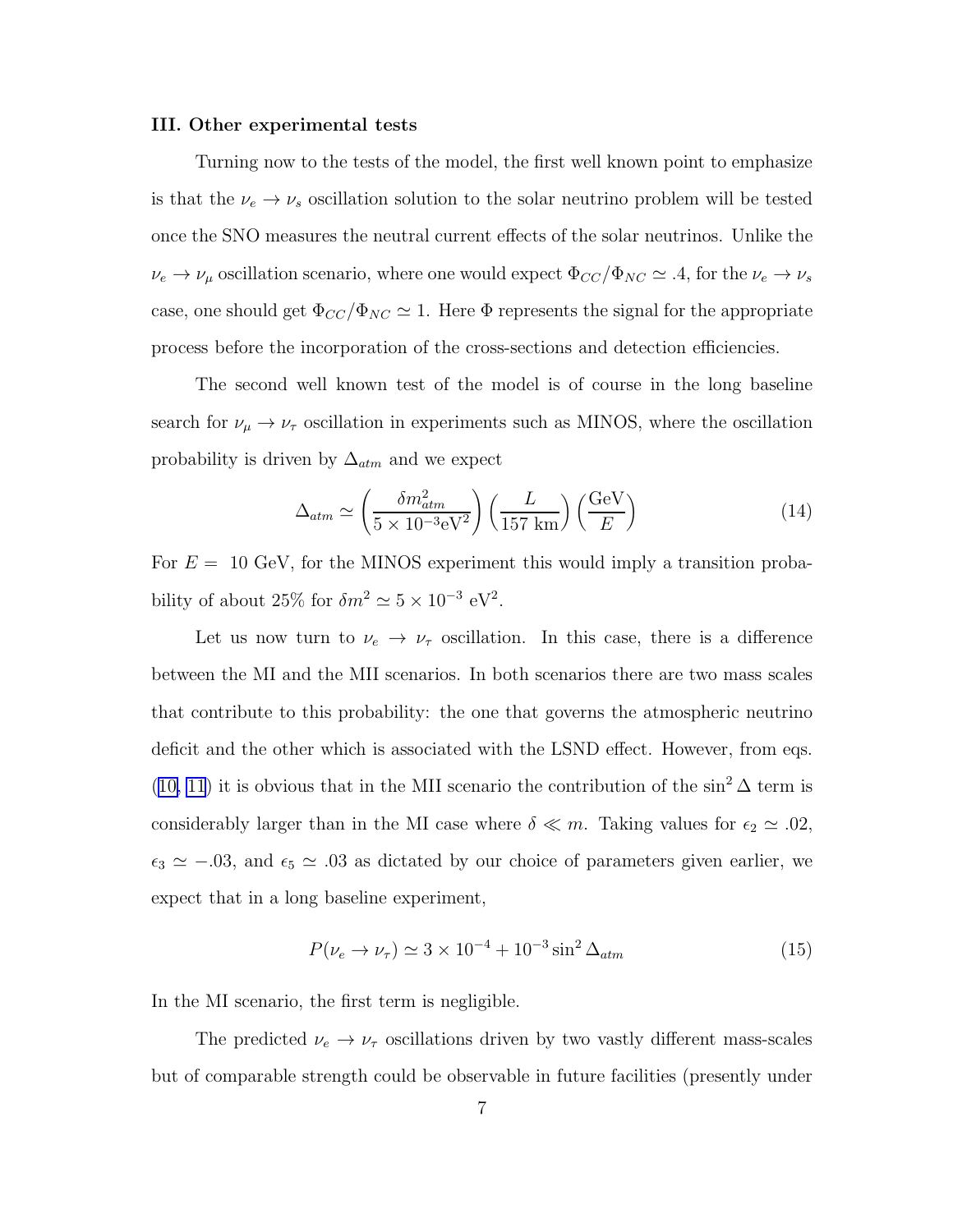contemplation) such as the muon collider with a long baseline neutrino experiment[[19](#page-13-0)]. For the purpose of illustration we consider the detectability of a  $\nu_{\tau}$  signal through the  $\tau^{-} \to \mu^{-}$  decay where the parent  $\nu_e$  beam of  $E_{max} = 20$  GeV originates from the decay of  $\mu$ <sup>+</sup>s produced for a muon collider set-up at Fermilab. Our results are presented in the Figure. We find that a 10 kT detector at Soudan will be able to scan, at the single event/year signal level, significant portions of the predicted mixing angle – mass-square-difference space of both the mass scales but Gran Sasso will be sensitive to a smaller part of only the LSND mass-scale. If a 10 kT detector could be set-up at a distance of 10 km from the source then its reach in the mixing angle will be much wider and we show in the figure the sensitivity of such a facility assuming 100 signal events/year.

There will also be testable difference between the MI and the MII scenarios in the short baseline experiments. In this case, the  $\Delta_{34}$  contribution to  $P(\nu_e \rightarrow$  $\nu_{\tau}$ ) would be insignificant. As a result, in the MI scenario, one would expect this oscillation to be negligible. On the other hand in the MII scenario, we get

$$
P(\nu_e \to \nu_\tau) \simeq 10^{-3} \sin^2 \Delta \tag{16}
$$

This is large enough to be observable with a reasonable  $\tau$  detection efficiency.

In our model, the neutrinoless double beta decay vanishes at the tree level since its amplitude is proportional to  $\langle m_{\nu_e} \rangle$  which is given by

$$
\langle m_{\nu_e} \rangle = \Sigma_i U_{ei}^2 \eta_i m_{\nu_i} = M_{\nu_e \nu_e}
$$
\n(17)

Here  $M_{\nu_e \nu_e}$  is the  $\nu_e - \nu_e$  element of the neutrino mass matrix in the weak basis and  $\eta_i = \pm 1$  is the sign of the *i*-th eigenvalue. As is clear from eq. [\(5](#page-3-0)), this entry vanishes in our case. This also happens in the scenario MI, contrary to the assertion in Ref.[[17\]](#page-13-0).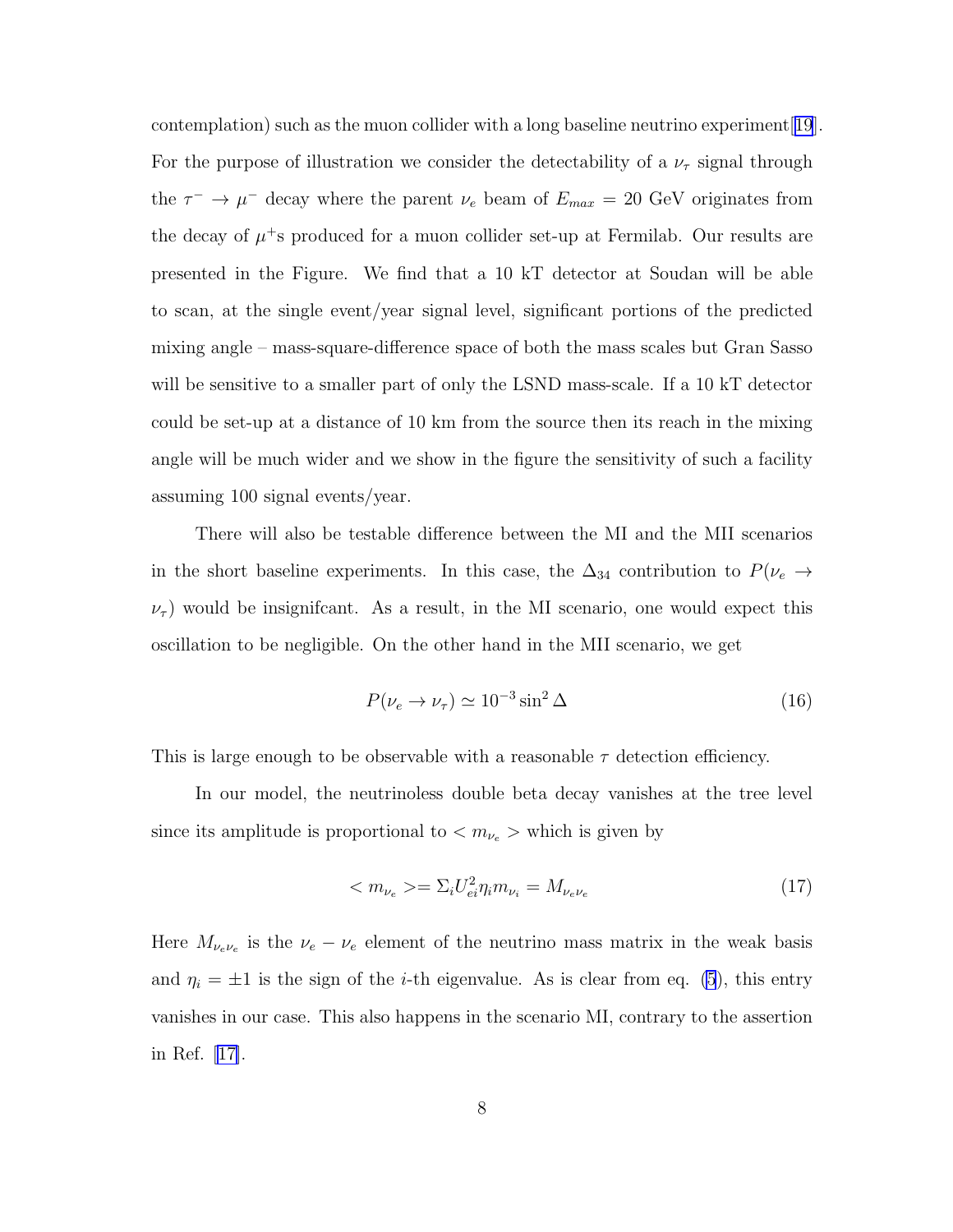### IV. Possible theoretical scenarios

In this section, we explore possible theoretical scenarios that could lead to the mass texture analyzed in this paper. Specifically, we want to reproduce the key distinguishing feature of the model which is  $M_{\nu_{\mu}\nu_{\mu}} = -M_{\nu_{\tau}\nu_{\tau}}$  within a reasonable scenario that can also roughly account for the rest of the texture.

Let us consider an extension of the standard model where the fermion sector is left untouched but the Higgs sector has several additional scalars and the theory is invariant under the extra global symmetry  $S_3 \times Z_2$  where  $S_3$  is the permutation symmetry on three objects. The extra Higgs fields included are two triplets  $(\Delta_i)$ with lepton number  $L = -2$ , which acquire a tiny vev due to a Higgs see-saw mechanism; four doublets  $H_{1,2}$  and  $H_{3,4}$  with identical quantum numbers to the standard model doublet and different quantum numbers under the discrete global symmetry group; two iso-singlet charged  $(\eta_i^+$  $i^{\dagger}$ ) fields with  $L = +2$ ; a doubly charged iso-singlet field  $(k^{++})$  with  $L = -2$  and a neutral  $L = 2$  field  $\sigma$ . We will assume that  $\langle \sigma \rangle \gg \langle H_{2,3,4}^0 \rangle \gg \langle \Delta_i^0 \rangle \simeq 1$ -2 eV. We further assume that  $\langle H_1^0 \rangle = 0$ . The  $S_3 \times Z_2$  transformation property of the Higgs and fermion fields are presented in Table 2.

| $\operatorname{Fields}$ | $L_{\mu}$<br>$L_{\tau}$ | $\mathcal{L}_e$ | $\mu^{\circ}$<br>$\sqrt{2}$<br>$\tau$ | $e^c$                                                     | $H_{3,4}$ | $H_1$<br>$H_2$ | مد             | $k^+$ | $\eta_1$<br>$\eta_2$                                    | $\sigma$ |
|-------------------------|-------------------------|-----------------|---------------------------------------|-----------------------------------------------------------|-----------|----------------|----------------|-------|---------------------------------------------------------|----------|
| $S_3 \times Z_2$        |                         |                 |                                       |                                                           |           |                |                |       |                                                         |          |
| quantum                 | '2,                     | 1<br>7.477      | (2,                                   | ำ<br>$\overline{\phantom{0}}$<br>$\mathbf{1}, \mathbf{-}$ | T,        | $^{\prime}2,$  | $\mathbf{12},$ |       | $\curvearrowright$<br>$\qquad \qquad \blacksquare$<br>∠ | <b>д</b> |
| numbers                 |                         |                 |                                       |                                                           |           |                |                |       |                                                         |          |

**Table 2:** The lepton and scalar fields of the model and their  $S_3 \times Z_2$  quantum numbers. There are two one-dimensional representations of  $S_3$ . Here 1 stands for the invariant representation.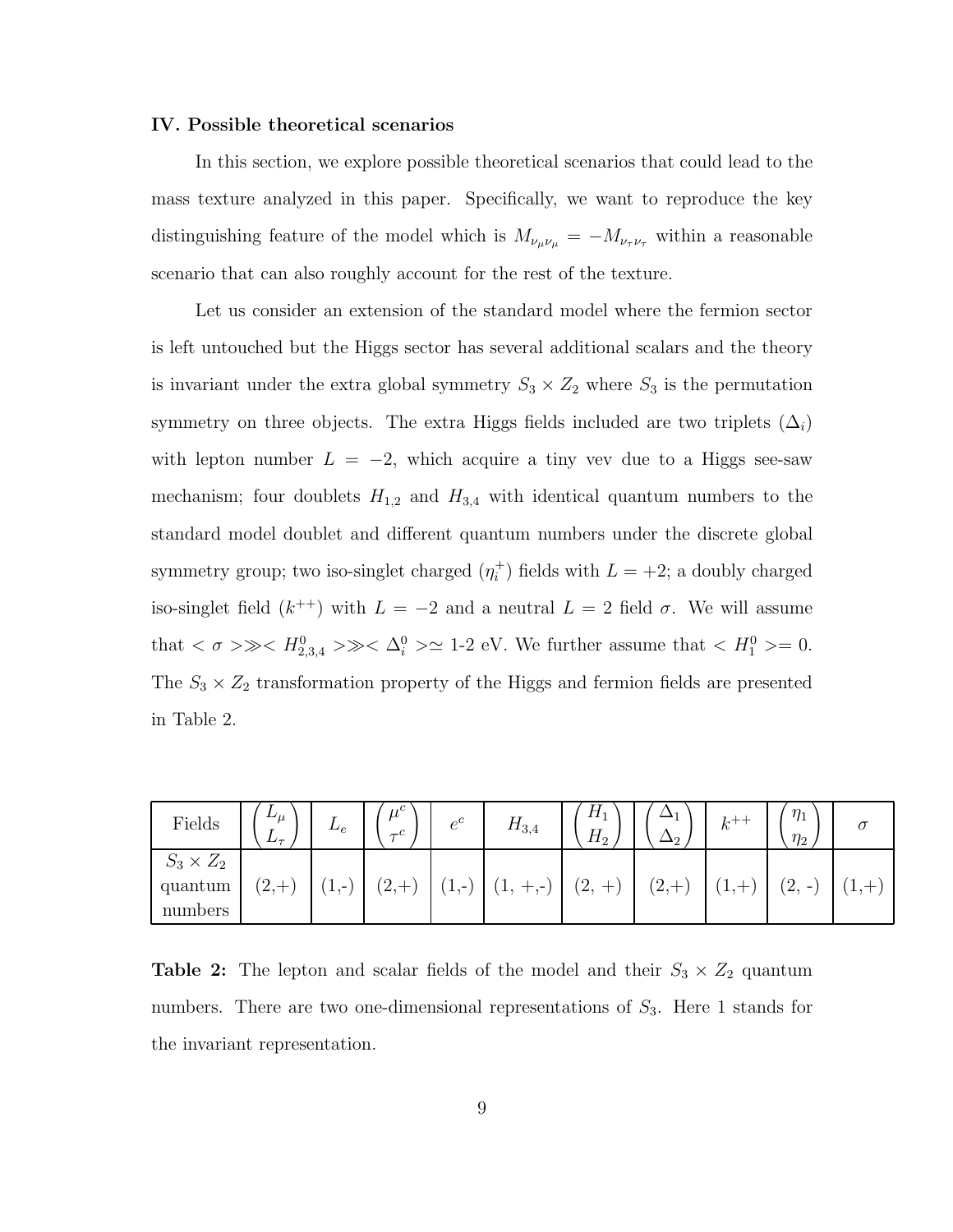The Yukawa Lagrangian invariant under the gauge group and the extra global symmetries is:

$$
\mathcal{L} = f_1 \left[ 2L_{\tau} L_{\mu} \Delta_1 + (L_{\mu} L_{\mu} - L_{\tau} L_{\tau}) \Delta_2 \right]
$$
  
+  $h_1 L_e H_3 e^c + h_2 (L_{\mu} \mu^c + L_{\tau} \tau^c) H_3$   
+  $h_3 \left[ (L_{\mu} \tau^c + L_{\tau} \mu^c) H_1 + (L_{\mu} \mu^c - L_{\tau} \tau^c) H_2 \right]$   
+  $f_2 (L_{\tau} \eta_2 + L_{\mu} \eta_1) L_e + f_3 (\tau^c \tau^c + \mu^c \mu^c) k^{--} + f_4 e^c e^c k^{--}$  (18)

The Higgs Lagrangian will contain two parts: one part consisting only of dimension four operators that are invariant under the gauge as well as the global symmetry and a part consisting of terms with dimension two or three which will softly break the global symmetries. In the equation below, we give only the part of the potential relevant to generating the neutrino Majorana masses out of two loop effects.

$$
\mathcal{L}_{Higgs} = V_0 + \mu_1 (\eta_1^{+2} + \eta_2^{+2}) k^{-} + \lambda (\Delta_1 H_1 + \Delta_2 H_2) H_3 \sigma + m_0^2 \Delta_1^{\dagger} \Delta_2 \n+ \lambda' H_4 [(\Delta_1 H_2 + \Delta_2 H_1) \eta_1 + (\Delta_1 H_1 - \Delta_2 H_2) \eta_2] + h.c.
$$
\n(19)

Let us now study the tree level mass matrix for the three known neutrinos in this model. It is given by

$$
M_0 = \begin{pmatrix} 0 & 0 & 0 \\ 0 & f_1 v_2 & f_1 v_1 \\ 0 & f_1 v_1 & -f_1 v_2 \end{pmatrix}
$$
 (20)

where  $v_i = \langle \Delta_i^0 \rangle$ . Thus this has the desired structure for the scenario MII in the  $\nu_{\mu} - \nu_{\tau}$  sector. Incidentally, the  $\lambda$  term in the Higgs Lagrangian can be used to suppress the  $\Delta_i$  vev's via a see-saw mechanism.

The  $\nu_e - \nu_\tau$  entry (i.e. *a*) in the mass matrix arises via a two loop diagram. The magnitude for this term can be estimated to be

$$
a \simeq \frac{f^3 \mu^3 m_\tau^2}{(16\pi^2)^2 M^4} \tag{21}
$$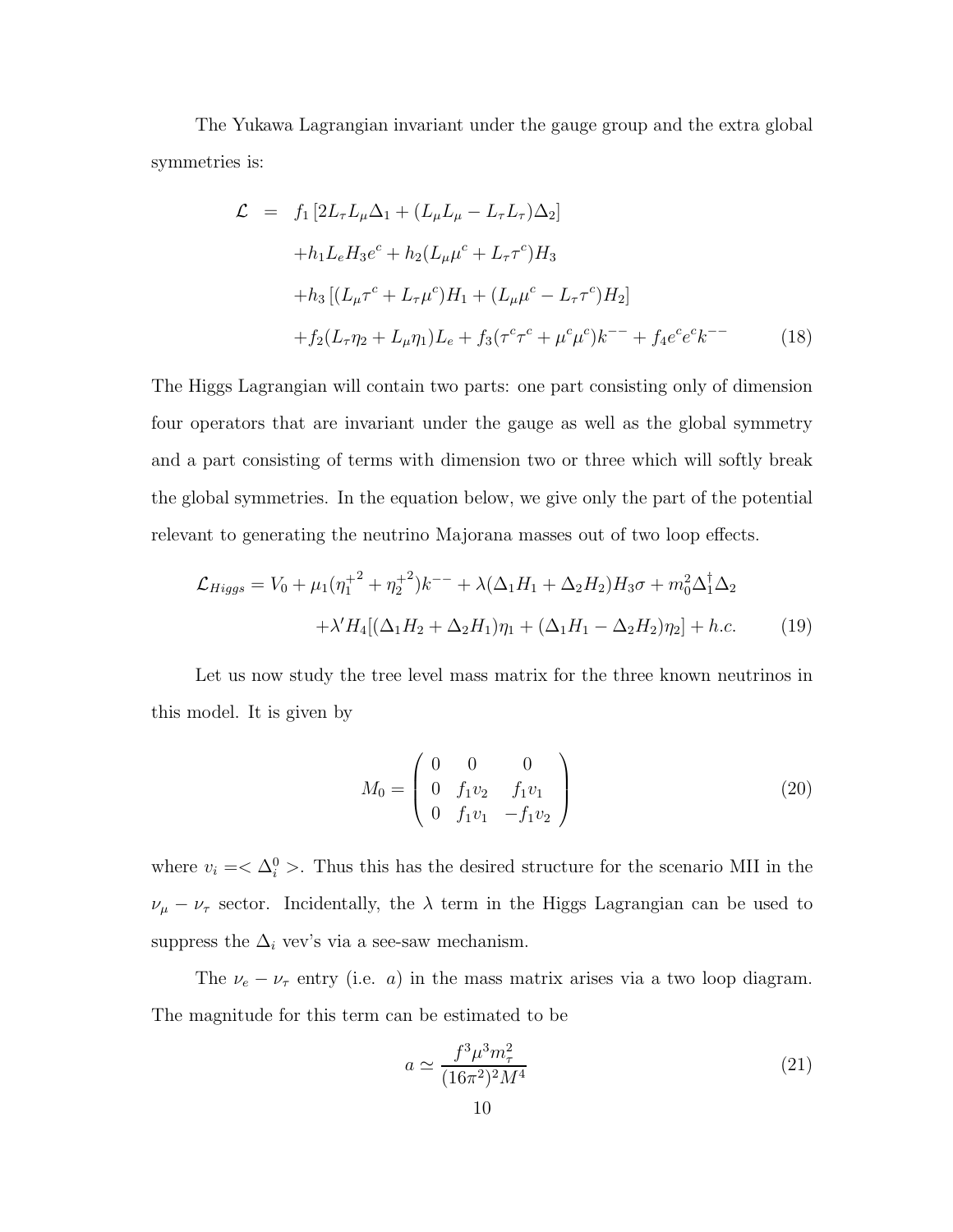where M is a typical scalar mass. If we choose  $f_i \approx 4 \times 10^{-3}$  and  $\mu \approx 10M \simeq 1$  TeV, then we get  $a \approx 0.01$  eV which is of the right order of magnitude. We have checked that the contributions to other entries of the neutrino mass matrix are adequately small. It is important to remark that for our mixing considerations to hold, the charged leptons must be diagonal. This is guaranteed by  $\langle H_1 \rangle = 0$ . We have to fine tune  $h_2 < H_3 >$  and  $h_3 < H_2 >$  to get the muon and the tau lepton masses right.

So far we have ignored the sterile neutrino. It can be incorporated into the model in one of two ways. An elegant way to do this is to double the particle spectrum and the gauge forces of the standard model by including a mirror sector to the standard model as is done in Ref.[\[20\]](#page-13-0) and inducing the Majorana masses for the neutrinos via non-renormalizable operators. The lightest neutrino of the mirror sector will be identified with the sterile neutrino. The non-renormalizable operators will in general induce nonzero values in the  $\nu_e - \nu_\mu$  entry as well as in the  $\nu_e - \nu_e$ entry but these contributions are in the range of 10<sup>−</sup><sup>6</sup> eV so that they do not affect any of our considerations. The mirror  $\nu'_{\mu,\tau}$  masses will arise from triplets whose vevs will be larger than the corresponding ones in the visible sector since the see-saw mechanism giving their vevs is proportional to doublet vevs, which for cosmological reasons must be larger in the mirror sector:  $\langle H_{mirror} \rangle \simeq 30 \langle H \rangle$ .

Another way is to add the sterile neutrino as an extra fermion to the standard model and use the radiative mechanism to suppress its mass to the desired level. By adding new Higgs fields to the model already described, this can be accomplished. We do not elaborate on this here.

## V. Conclusion

In conclusion, we have presented a new four neutrino mass matrix which fits all neutrino observations with five parameters and where the  $\nu_e-\nu_\mu$  mixing and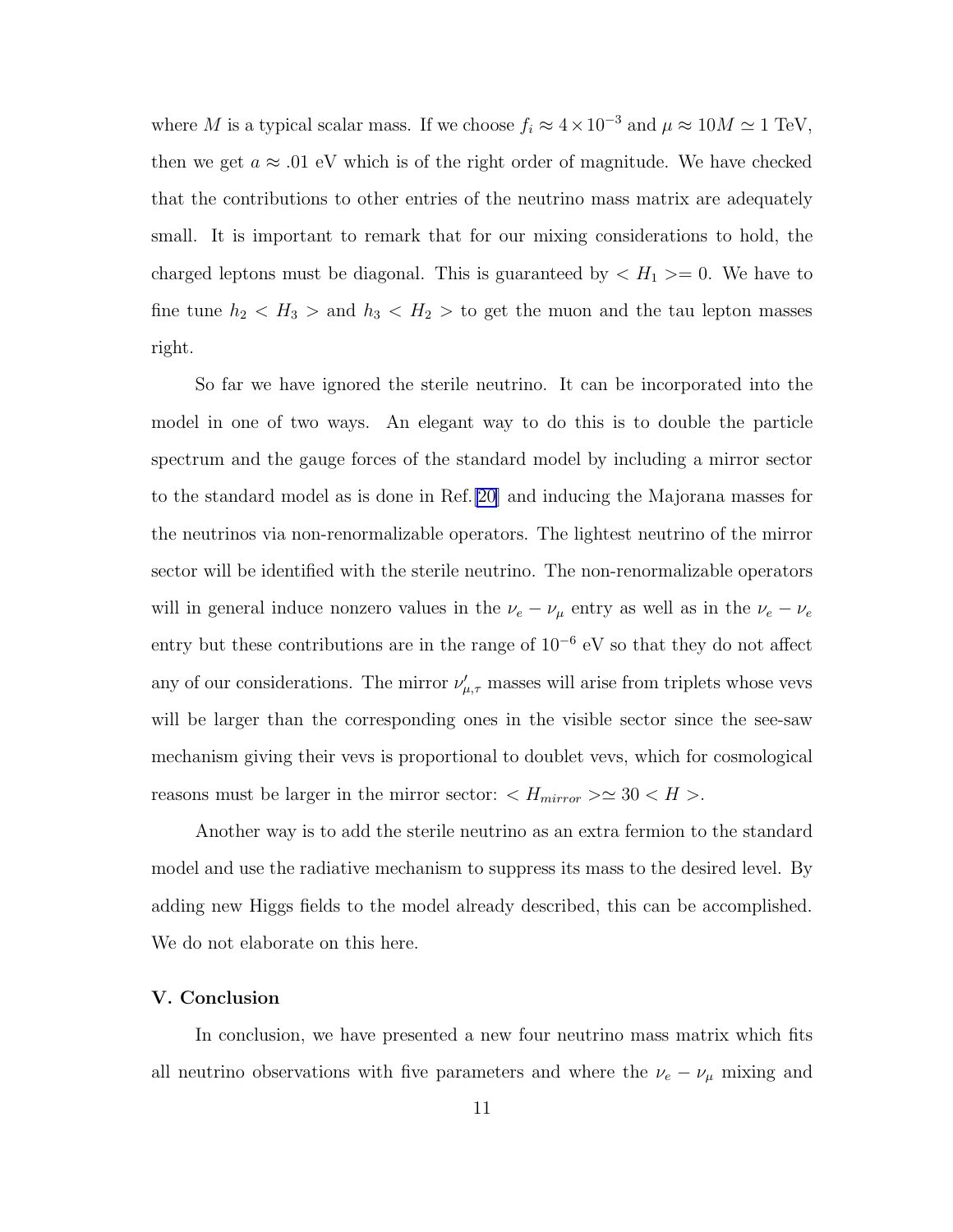<span id="page-12-0"></span>the  $\delta m_{\mu\tau}^2$  are related to each other unlike the simplest four neutrino mass matrix discussed in the literature. Thus, in this scenario the atmospheric neutrino deficit seen in the present data implies the observable effect in  $\nu_{\mu} - \nu_{e}$  oscillation as found at LSND. This model can also be tested in the short as well as long baseline  $\nu_e - \nu_\tau$ oscillation searches. We also construct a theoretical scenario which could lead to the mass matrix of the type under consideration.

#### Acknowledgement

The work of S. C. G., S. N., and A. R. is supported by the U.S. Department of Energy while that of R. N. M. is supported by a grant from the National Science Foundation, grant no.PHY-9421385. A. R. is also partially supported by grants from C.S.I.R., India and D.S.T., India. He is grateful to the Department of Physics of the Oklahoma State University for their hospitality.

# References

- [1] J. Bahcall, Proceedings of Neutrino'96 edited by K. Enquist, K. Huitu and J. Maalampi (World Scientific, Singapore); A. Smirnov, in Warsaw 1996, ICHEP 96, Vol. 1 p288 [\(hep-ph/9611465](http://arxiv.org/abs/hep-ph/9611465)).
- [2] B. T. Cleveland et al. Nucl. Phys. B (Proc. Suppl.) 38 (1995) 47; K. S. Hirata et al., Phys. Rev. D44 (1991) 2241; GALLEX Collaboration, Phys. Lett. B388 (1996) 384; J. N. Abdurashitov et al., Phys. Rev. Lett. 77 (1996) 4708.
- [3] Y. Suzuki, Invited talk at Erice Neutrino workshop, September 17-22, 1997.
- [4] K.S. Hirata et al., Phys. Lett. B280 (1992) 146; R. Becker-Szendy et al., Phys. Rev. D46 (1992) 3720; W. W. M. Allison et al., Phys. Lett. B391 (1997) 491.
- [5] Y. Fukuda et al., Phys. Lett. B335 (1994) 237.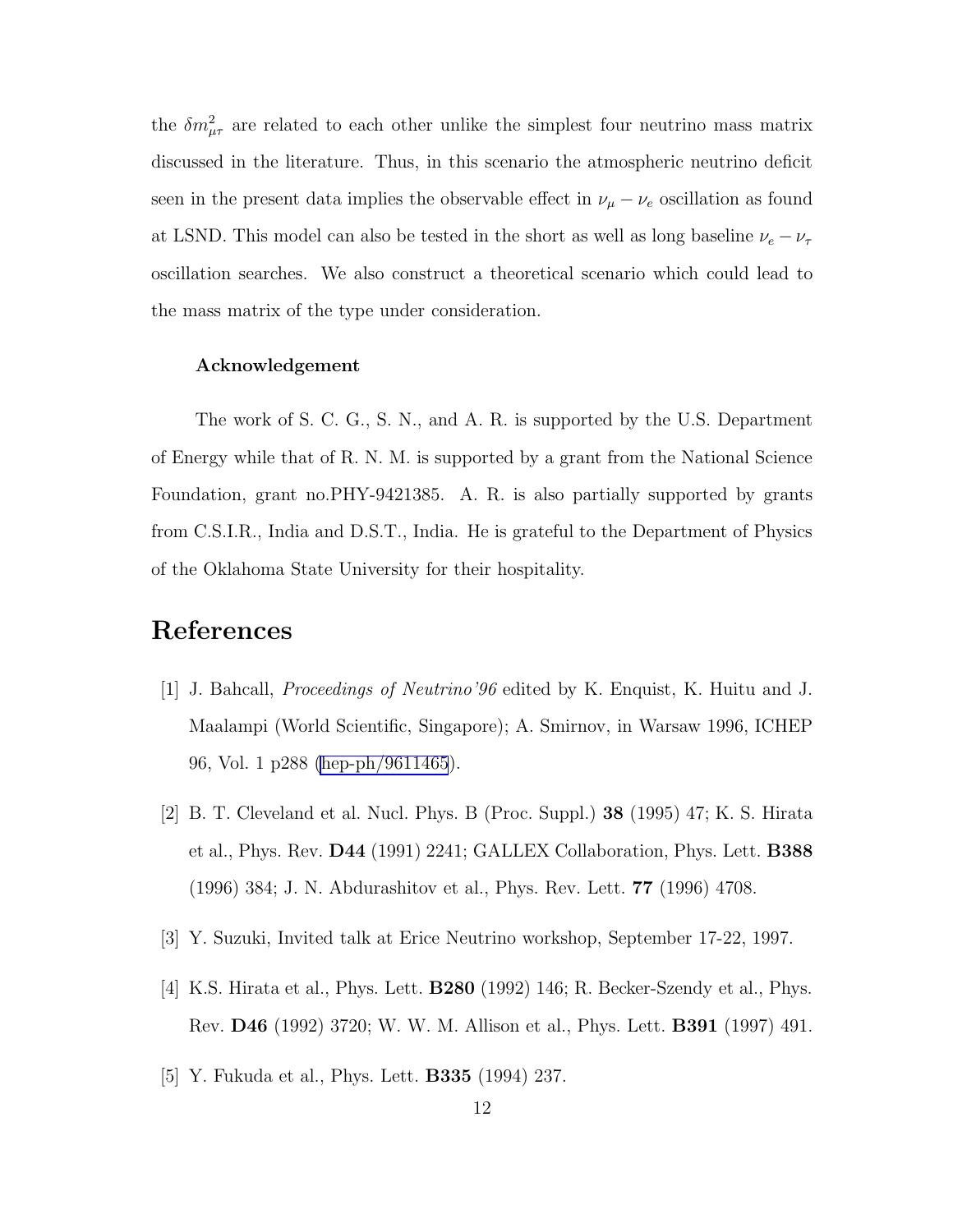- <span id="page-13-0"></span>[6] C. Athanassopoulos et al. Phys. Rev. Lett. 75 (1995) 2650.
- [7] C. Athanassopoulos et al. [nucl-ex/9706006.](http://arxiv.org/abs/nucl-ex/9706006)
- [8] D. O. Caldwell and R. N. Mohapatra, Phys. Rev. D48 (1993) 3259; J. Peltoniemi and J. W. F. Valle, Nucl. Phys. B406 (1993) 409.
- [9] S. Goswami, Phys. Rev. D55 (1997) 2931; S. M. Bilenky, C. Giunti and W. Grimus, Eur. Phys. J. C1 (1998) 247; [hep-ph/9711311.](http://arxiv.org/abs/hep-ph/9711311)
- [10] L. Wolfenstein, Phys. Rev. D17 (1978) 2369; S. P. Mikheyev and A. Smirnov, Yad. Fiz. 42 (1985) 1441; Nuovo Cimento, 9C (1986) 17.
- [11] G. L. Fogli, E. Lisi and D. Montanino, [hep-ph/9709473.](http://arxiv.org/abs/hep-ph/9709473)
- [12] M. C. Gonzalez-Garcia, et al., [hep-ph/9801368](http://arxiv.org/abs/hep-ph/9801368).
- [13] M. Apollonio et al. [hep-ex/9711002.](http://arxiv.org/abs/hep-ex/9711002)
- [14] B. Achkar et al., Nucl. Phys. B434 (1995) 503.
- [15] L. Borodovsky et al., Phys. Rev. Lett. 68 (1992) 274.
- [16] R. N. Mohapatra, [hep-ph/9711444](http://arxiv.org/abs/hep-ph/9711444).
- [17] V. Barger, T. Weiler and K. Whisnant, [hep-ph/9712495](http://arxiv.org/abs/hep-ph/9712495).
- [18] N. Ushida, et al., Phys. Rev. Lett. 57 (1986) 2897.
- [19] S. Geer, [hep-ph/9712290](http://arxiv.org/abs/hep-ph/9712290).
- [20] Z. Berezhiani and R. N. Mohapatra, Phys. Rev. D52 (1995) 6607.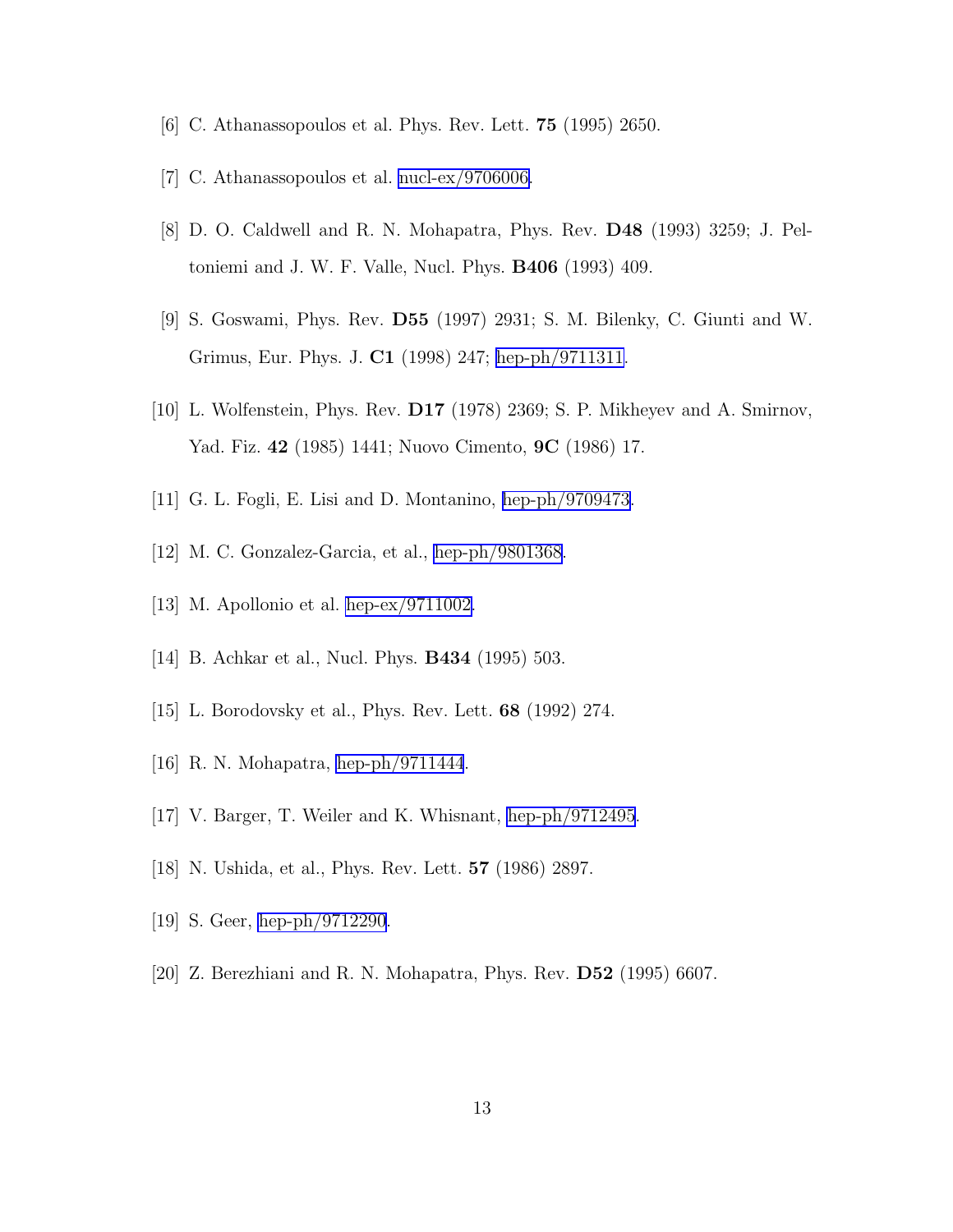# FIGURE CAPTION

The prediction of this model for  $\nu_e - \nu_\tau$  oscillation in an effective two-flavor plot is shown as the rectangular regions. The sensitivity of experiments located at Gran Sasso (L=9900 km), Soudan (L=732 km) and a new facility (L=10 km) are shown when the source is a  $\nu_e$  beam obtained from a parent muon beam (see text) at Fermilab with  $E_{max} = 20$  GeV. The Gran Sasso and Soudan results correspond to a single-event signal/year while for the new facility at 10 km the results shown correspond to 100 signal events/year.